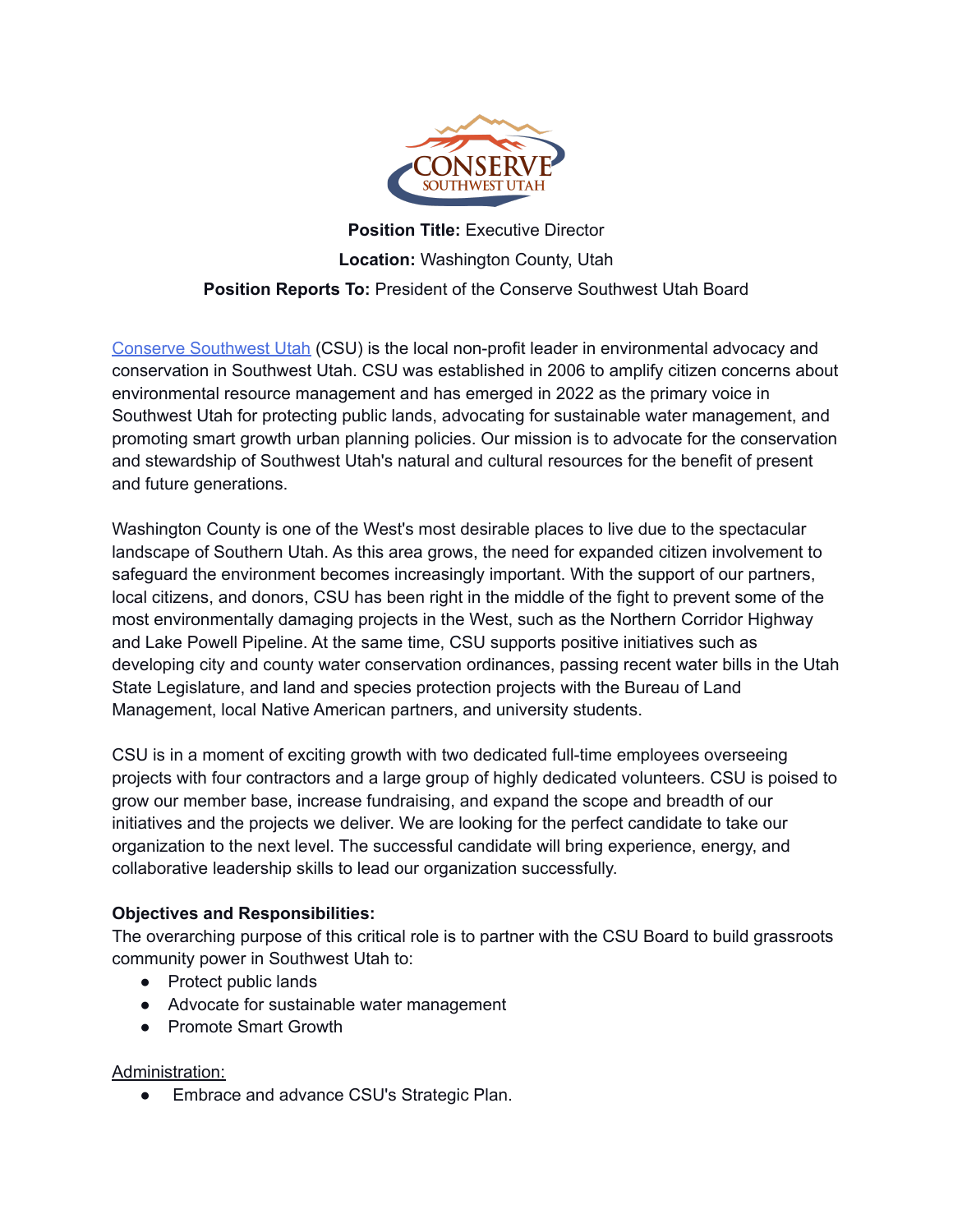- Lead the implementation of the strategic plan and ensure accountability.
- Develop an annual budget for Board approval to support strategic and program plans.
- Lead a resourceful, talented, and dynamic team of staff, various contractors, and volunteers guiding the organization's activities. Organize the work of the team of staff and volunteers to meet CSU's strategic goals and objectives.
- Engage with the Board of Directors to establish a solid, collaborative, and highly functioning partnership, including:
	- Organize Board meeting agendas and participate actively. Report on progress with advocacy and fundraising programs.
	- Communicate seamlessly with all Board members. Assist the Board President with prioritization of ongoing and new issues.
	- Generate periodic financial statements with an outside accountant for Board review.
- Manage the Day-to-Day Business Operation of the organization
	- Manage a professional-looking office: coordinate repairs, cleaning, furnishings, and space scheduling. Increase opportunities for the public to visit the office.
	- Administer IT access and security protocols for accounts like Google, YouTube, Mailchimp, PayPal, and various social media platforms.
	- Address incoming organization mail, emails, phone calls, and mailed donations.
- Staff supervision and support, including onboarding, training, and mentoring. Work with staff to identify how you can support their success, ensure they are not overworked, create realistic work plans, set performance expectations, and conduct annual reviews. Be the liaison between staff and board.

## Communication and Advocacy:

- Foster partnerships with key stakeholders and actively collaborate with organizations in the community. Cultivate and sustain strong relationships with local leaders, supporters, and donors. Be outwardly focused and the 'face of the organization.'
- Lead organizational messaging and branding. Utilize contract support as needed to deliver ongoing and new, innovative communications.
- Organize public outreach events in collaboration with the CSU staff.

## Fundraising and Fund Development:

- Lead the CSU fundraising program. Utilize the board's support to raise funds necessary to implement CSU's programs and support organizational growth goals.
- Develop relationships with other funding sources, such as grant opportunities, and identify other new funding initiatives and channels. Responsible for grant development and accountability reporting.

#### **Qualifications and Skills:**

- Bachelors' degree in Environmental Studies, Sustainability, Communications, Public Policy, Non-profit Management, and/or a related field.
- Outstanding written and verbal communication skills, including public speaking